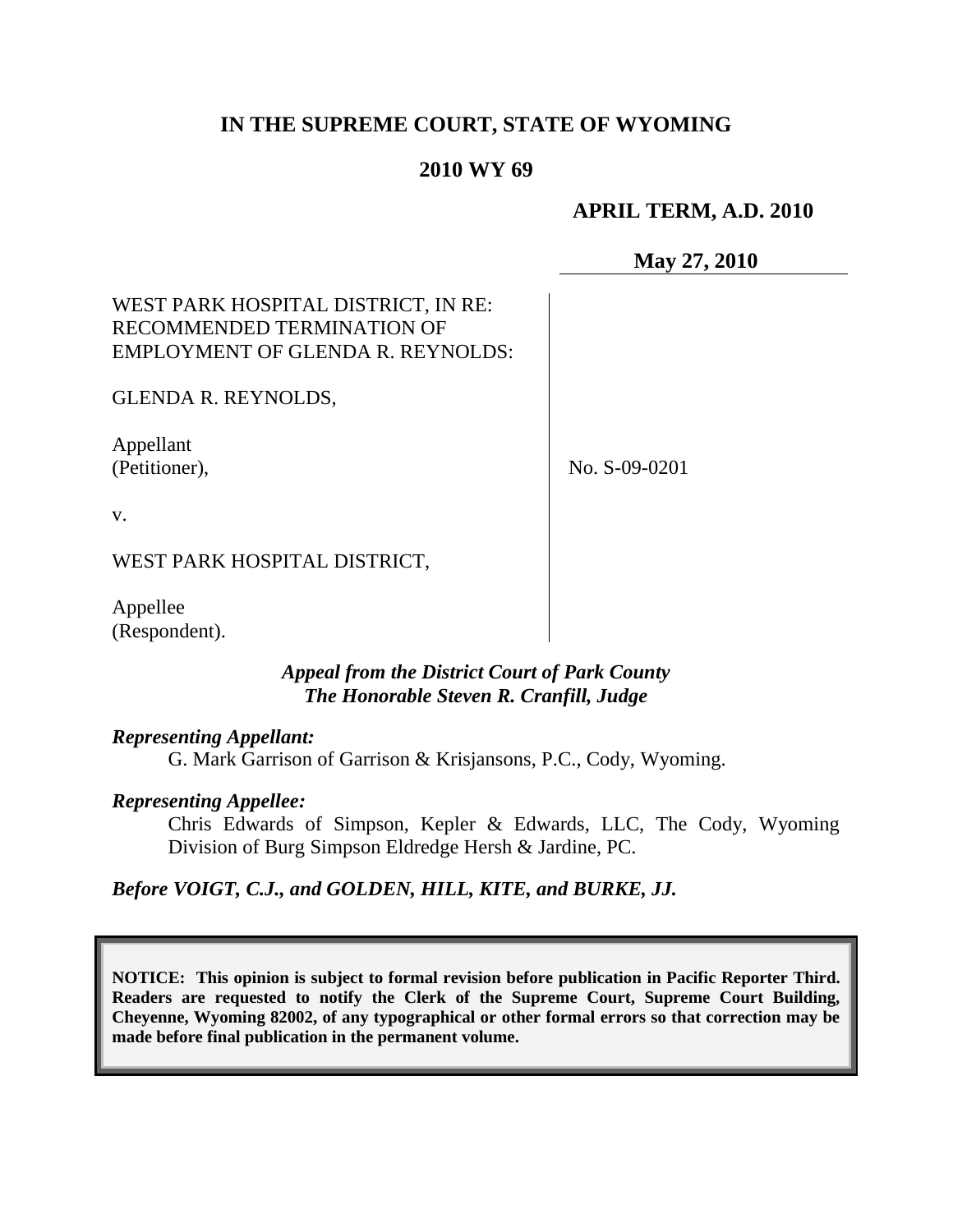#### **VOIGT, Chief Justice.**

[¶1] Glenda Reynolds (Reynolds) appeals the West Park Hospital District's Board of Trustees' (Hospital District) decision to terminate her employment. Finding no error in the Hospital District's decision, we will affirm.

#### **ISSUES**

[¶2] Reynolds raises three issues on appeal. We have rephrased those issues as follows for clarity's sake:

1. Was the Hospital District's decision to terminate Reynolds arbitrary, capricious, or contrary to law because it applied the wrong personnel handbook?

2. Was the Hospital District's decision to terminate Reynolds arbitrary, capricious, or contrary to law because it followed a discipline procedure that did not exist in the handbook?

3. Was the Hospital District's decision to terminate Reynolds a breach of its duty of good faith and fair dealing?

## **FACTS**

[¶3] Reynolds began working for the Hospital District in 1984. On September 29, 2003, Reynolds entered into a Separation and Non-Disclosure Agreement (Agreement) with the Hospital District. By the terms of the Agreement, Reynolds voluntarily resigned her employment and released any claims she may have had against the Hospital District. The Agreement provided that Reynolds' resignation would be retroactive, effective at the close of business on September 24, 2003. In consideration for Reynolds' resignation and waiver of potential claims, the Hospital District paid Reynolds twelve weeks pay and continued providing her with health coverage. At about the same time, however, a different position was found for Reynolds, and she returned to work for the Hospital District.

[¶4] In 2002, the Hospital District had adopted a new employee handbook which generally provided that employees hired after January 1, 2002, would be "at-will" employees and could be terminated for any reason or no reason. The 2002 handbook also provided a step discipline procedure that applied to "for cause" employees who had been hired prior to 2002. The adoption of the 2002 handbook will be discussed further below.

[¶5] After Reynolds began her new position in 2003, there were several incidents wherein she received some form of discipline. The discipline occurred primarily as a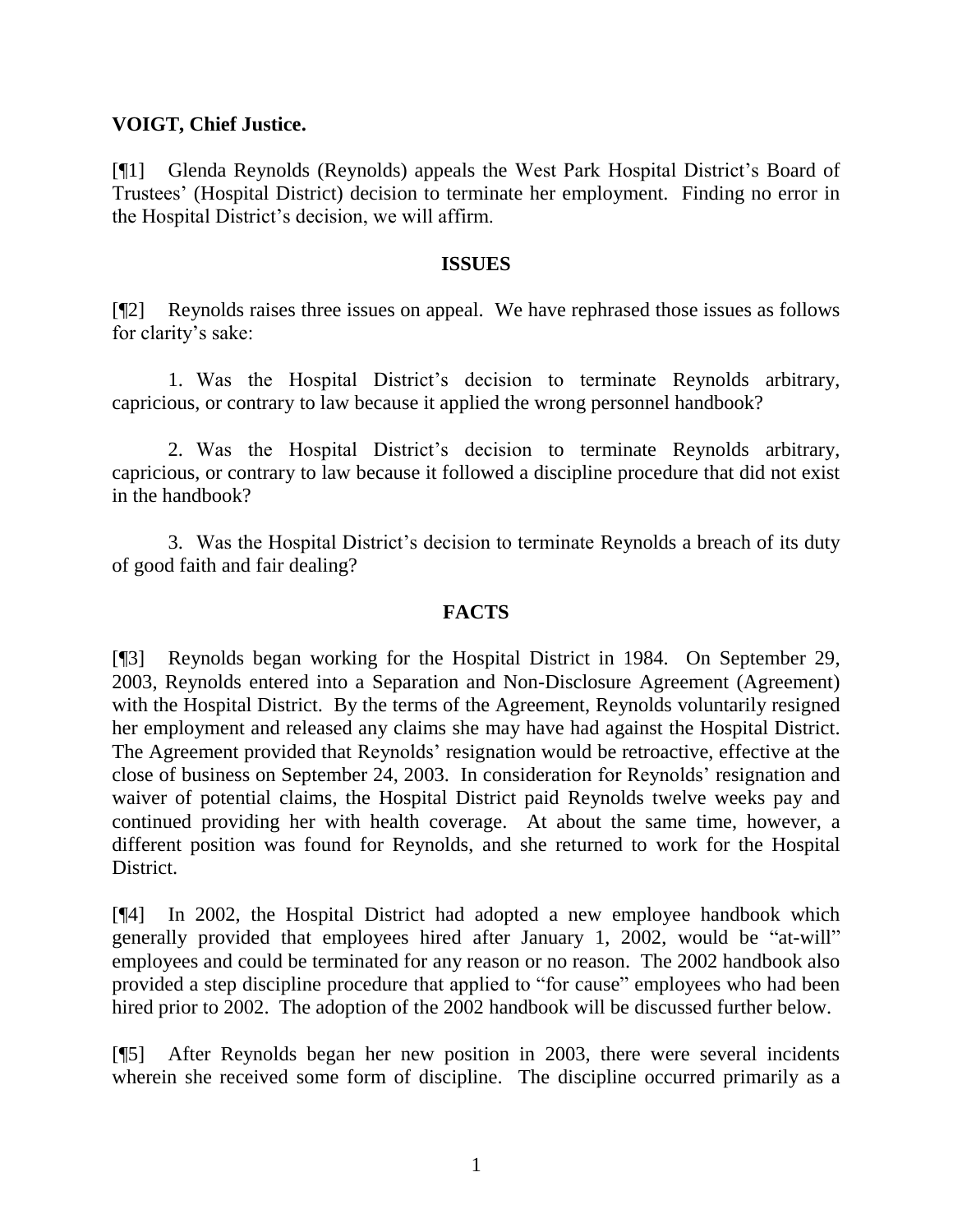result of Reynolds falling asleep during her work shift, beginning in June of  $2003$ .<sup>1</sup> There were seven documented occurrences of Reynolds falling asleep during her shift. Following each incident, the Hospital District disciplined Reynolds by verbally warning her that she must remain awake during her shift and that such conduct could result in her being terminated, providing her with written warnings relating to the offenses, suspending her on one occasion, and having an employee conference with her. Reynolds was also verbally warned on August 14, 2007, about having excessive absences from work. On September 13, 2007, following the seventh time that Reynolds was found sleeping on the job, she received notification that the Chief Executive Officer for the Hospital District and the Cedar Mountain Center Director recommended to the Hospital District that her employment be terminated. Reynolds requested, and was granted, a hearing on the termination recommendation before the Hospital District. Following the hearing, the Hospital District accepted the termination recommendation and entered an order to that effect. Reynolds timely filed an appeal to the district court. The district court affirmed the Hospital District's decision. This appeal by Reynolds followed.

#### **STANDARD OF REVIEW**

[¶6] The Hospital District is a Wyoming Governmental Entity organized pursuant to Wyo. Stat. Ann. §§ 35-2-401 through 35-2-404 (LexisNexis 2009). The Hospital District is an "agency" as defined by Wyo. Stat. Ann. § 16-3-101(b)(i) (LexisNexis 2009). Accordingly, we will review the Hospital District's decision to terminate Reynolds as we would any other agency's decision.

> "When we consider an appeal from a district court's review of an administrative agency's decision, we give no special deference to the district court's decision." *Dale v. S & S Builders, LLC*, 2008 WY 84, ¶ 8, 188 P.3d 554, 557 (Wyo. 2008). We review the case as though it had come directly from the administrative agency. *Id.* We review an administrative agency's decision pursuant to the Wyoming Administrative Procedure Act, which provides in pertinent part that the reviewing court shall:

> > (ii) Hold unlawful and set aside agency action, findings and conclusions found to be:

(A) Arbitrary, capricious, an abuse of discretion or otherwise not in accordance with law;

 $1$  The other instances in which Reynolds was caught sleeping during her shift were December 18 and 20, 2004, July 1 and 15, 2005, April 30, 2007, and August 27, 2007.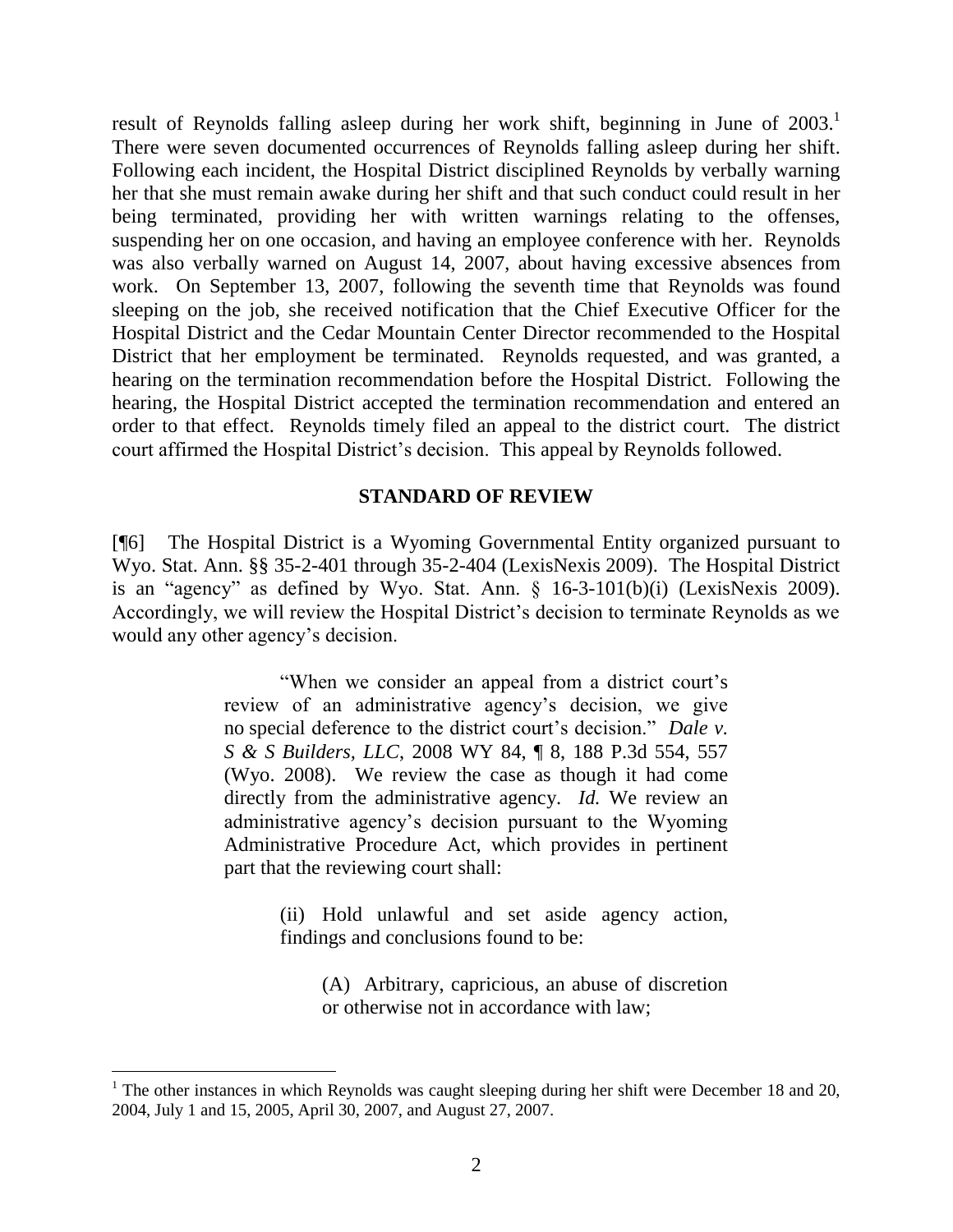(B) Contrary to constitutional right, power, privilege or immunity;

(C) In excess of statutory jurisdiction, authority or limitations or lacking statutory right;

(D) Without observance of procedure required by law; or

(E) Unsupported by substantial evidence in a case reviewed on the record of an agency hearing provided by statute.

Wyo. Stat. Ann. § 16-3-114(c)(ii) (LexisNexis 2009). We affirm an agency's findings of fact if they are supported by substantial evidence. *Dale*, ¶ 22, 188 P.3d at 561. "Substantial evidence is relevant evidence which a reasonable mind might accept in support of the agency's conclusions." *Id.*, ¶ 11, 188 P.3d at 558, quoting *Newman v. State ex rel. Wyo. Workers' Safety & Comp. Div.*, 2002 WY 91, ¶ 12, 49 P.3d 163, 168 (Wyo. 2002), quoting *State ex rel. Wyo. Workers' Safety and Comp. Div. v. Jensen*, 2001 WY 51, ¶ 10, 24 P.3d 1133, 1136 (Wyo. 2001). We review an agency's conclusions of law *de novo. Dale*, ¶ 26, 188 P.3d at 561. We employ the arbitrary and capricious standard as a "safety net" against agency action that is contrary to law but not readily correctible under the other applicable standards of review. *See id*., ¶¶ 23-24, 188 P.3d at 561.

*Shelest v. State ex rel. Wyo. Workers' Safety & Comp. Div.*, 2010 WY 3, ¶ 7, 222 P.3d 167, 169-70 (Wyo. 2010).<sup>2</sup>

#### **DISCUSSION**

#### *Was the Hospital District's decision to terminate Reynolds arbitrary, capricious, or contrary to law because it applied the wrong personnel handbook?*

[¶7] Reynolds argues that the Hospital District's decision to terminate her was arbitrary and capricious because it followed the procedures for termination and discipline outlined

<sup>&</sup>lt;sup>2</sup> Reynolds has presented her issues primarily under the arbitrary and capricious standard of review, so that is how they will be considered.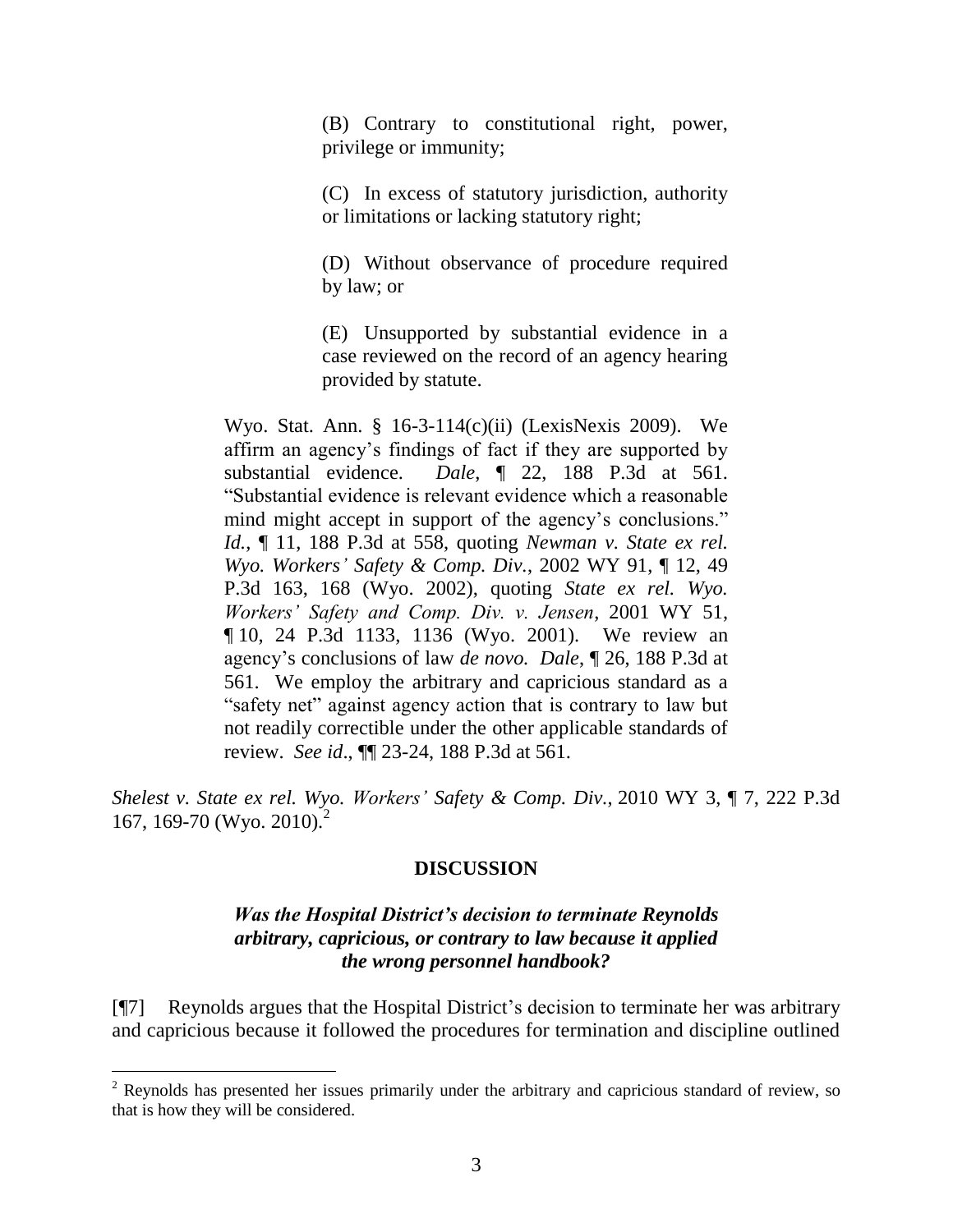in the 2002 handbook, rather than the handbook and policies in place when Reynolds was first hired by the Hospital District in 1984. Specifically, Reynolds argues that when she was hired in 1984, the handbook in place at that time governed her employment, and continued to do so until her termination in 2007. She claims this is so because she was never paid additional consideration to modify her employment contract whereby the 2002 handbook would control.

[¶8] Reynolds' argument fails for two reasons. First, Reynolds entered into an agreement with the Hospital District in 2003, wherein she voluntarily resigned her employment and released any claims that she may have had against the Hospital District in relation to that employment. The Agreement states in part as follows:

. . . .

1. Termination of Employment. Employee resigns effective at the close of business September 24, 2003. Employee acknowledges that his/her decision to resign was free, voluntary, and not the result of coercion, influence, or pressure by [the Hospital District].

2. Consideration. As consideration for the commitments contained in this Agreement, [the Hospital District] agrees to provide the following consideration to the Employee, provided Employee does not revoke this Agreement within the revocation period described in paragraph no. 6 and 17 below:

[The Hospital District] shall continue to pay Employee her current base rate of pay times forty hours a week for a period of twelve (12) weeks. Employee will receive compensation for twelve weeks commencing September 24, 2003 to be paid on the regularly scheduled paydays until paid in full. . . . Employee shall not be required to perform any duties for [the Hospital District] or come to [the Hospital District].

a. . . . [the Hospital District] agrees to pay COBRA health insurance coverage for the employee for a period of three months, commencing November 3, 2003 and terminating January 31, 2004.

. . . .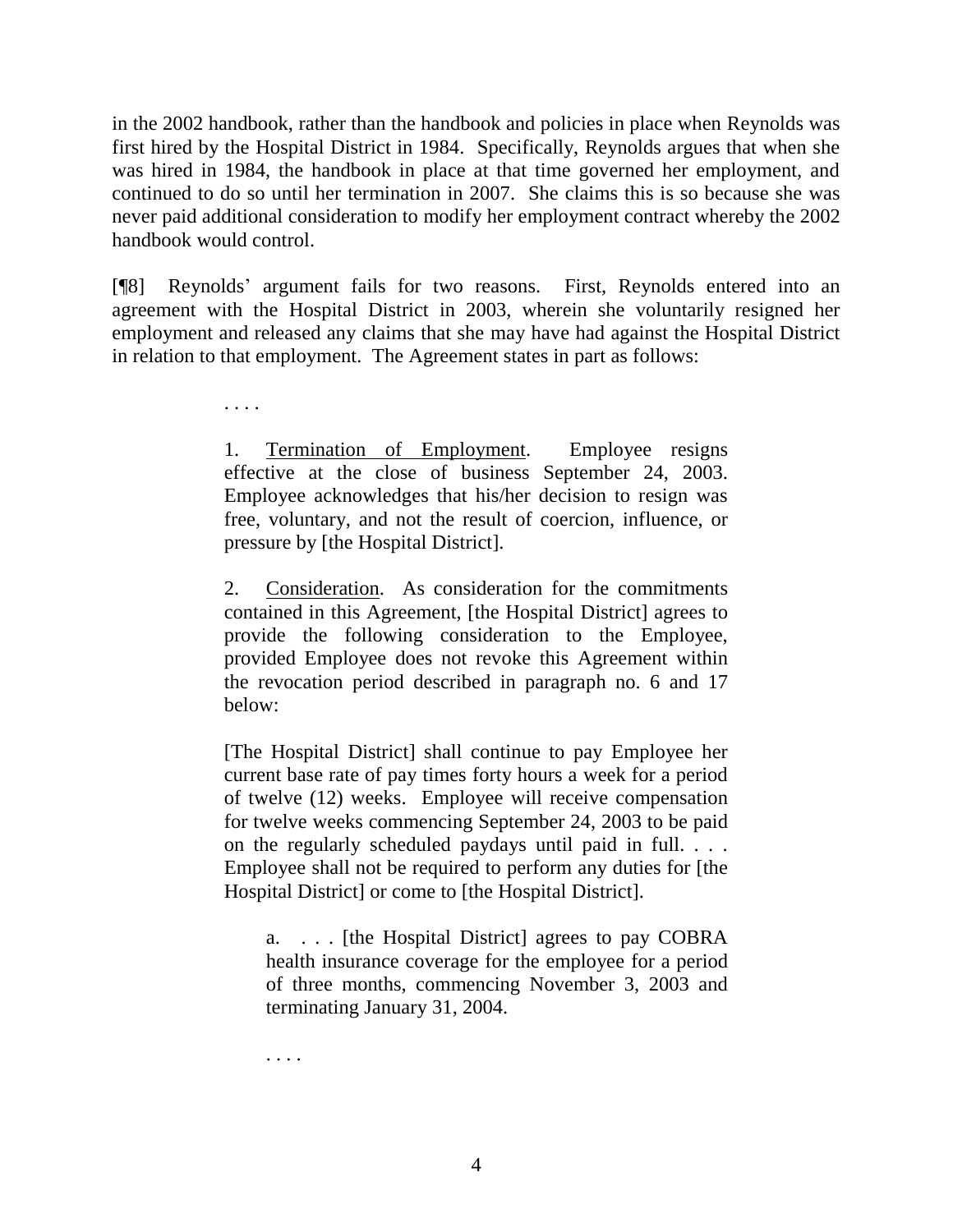4. Release of Claims. In exchange for the payments and commitments provided above, to which Employee is otherwise not entitled, and in consideration of the foregoing, Employee, on behalf of herself, her heirs, executors, administrators, personal representatives, and assigns, without any reservations whatsoever, forever releases and waives any claim or liability under the laws of the United States or other foreign jurisdiction, whether presently asserted or otherwise, and whether known or unknown, against [the Hospital District] arising out of, prior to, or in any way related to her employment with [the Hospital District], or any acts or omissions of [the Hospital District] occurring on or before the date this Agreement is signed and executed by Employee. This release and waiver includes, but is not limited to, the following:

. . . .

b. Any other claims arising under any federal, state, provincial or local constitution provision, statute, regulation or common law or equity, including, but not limited to, claims for breach of contract, breach of the implied covenant of good faith and fair dealing, promissory estoppel, retaliatory discharge, violation of public policy, intentional infliction of emotional distress, defamation, libel, slander, violation of any civil right, or any other claim arising in tort, contract or equity;

c. Any claims of right or entitlement arising under any [Hospital District] rule, bylaw, policy, procedure or course of dealing;

. . . .

[¶9] In her brief, Reynolds claims that it is "uncontroverted" that no consideration was ever paid to her to accept the 2002 handbook and thus the 2002 handbook did not govern her employment. However, Reynolds admitted during her testimony at the Hospital District hearing that she did receive twelve weeks pay and medical insurance. By signing the Agreement and being paid consideration in return, Reynolds not only resigned effective September 24, 2003, but she also waived any rights she may have had under the 1984 handbook. When Reynolds was then rehired for a new position, which she began in 2003, her new employment date was 2003, making her employment subject to the 2002 handbook. Reynolds argues that she never quit working for the Hospital District, she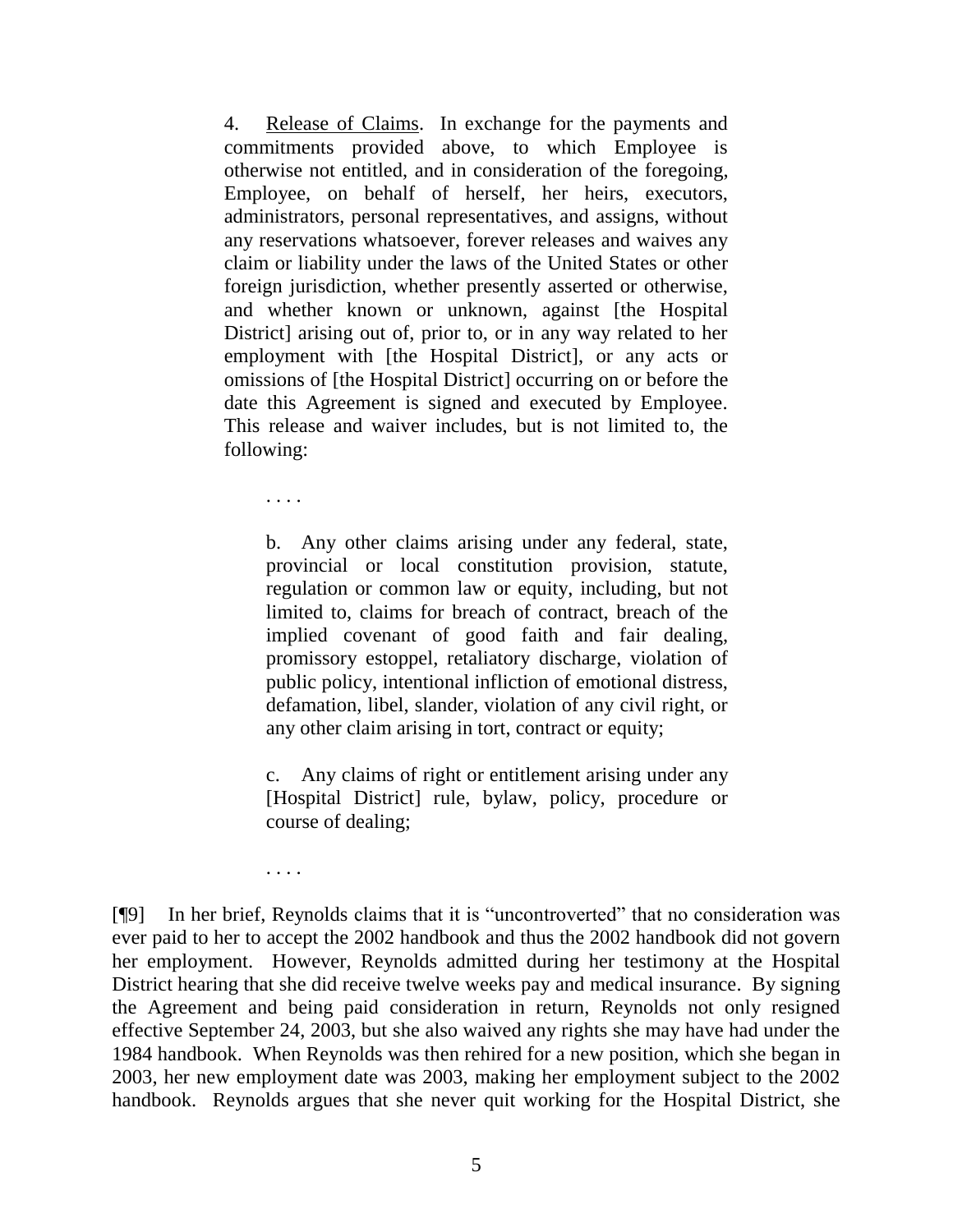only switched positions in 2003, and thus she maintained continuous employment from the time she was hired in 1984 until the time she was terminated in 2007. However, it is clear by the language of the Agreement that the intent was that her employment with the Hospital District was to be deemed terminated as of September 24, 2003. This is evidenced by the fact that the Agreement does not state that Reynolds was resigning from a particular position, but rather, it refers to her resignation from the Hospital District generally.

[¶10] It is true that, when employment is governed by an employee handbook that provides that termination can only be for just cause, new consideration must be given to the employee in order to modify that relationship to at-will employment. *Brodie v. General Chemical Corp.*, 934 P.2d 1263, 1268 (Wyo. 1997). That scenario does not fit the facts of this case. Here, Reynolds was paid consideration for her termination from employment, and for her release of potential claims. That ended her employment under the "old" personnel policies. Her new employment, beginning in 2003, was always under the 2002 personnel policies, and she had no right to further consideration for employment under those policies.

[¶11] Furthermore, Reynolds failed to obtain a copy of the alleged 1984 handbook through the discovery process, failed to present it to this Court or at any prior proceedings, and perhaps most significantly, failed to demonstrate that even if that handbook controlled her employment, the outcome of the case would have been different. Consequently, we find that the Hospital District did not act arbitrarily, capriciously, or contrary to law when it relied on the 2002 handbook to terminate Reynolds.

# *Was the Hospital District's decision to terminate Reynolds arbitrary, capricious, or contrary to law because it followed a discipline procedure that did not exist in the handbook?*

[¶12] Reynolds next argues that even if the 2002 handbook governed her employment, the Hospital District's decision to terminate her was arbitrary, capricious, or contrary to law because that handbook did not contain progressive discipline procedures applicable to her situation. We will not address the totality of Reynolds' arguments in regard to this issue because Reynolds was an at-will employee to whom a "step discipline" policy did not apply. As noted above, when Reynolds voluntarily resigned her employment in 2003, signed a release of claims, was paid consideration in return, and then began a new position, her new 2003 employment date made her employment subject to the 2002 handbook. Section 167 of the 2002 handbook states in pertinent part that

> [a]ny employee of [the Hospital District], who begins work **after January 1, 2002,** may be terminated at any time for any reason, or for no reason. **No employee shall have any right or expectation of future employment,** unless they are a